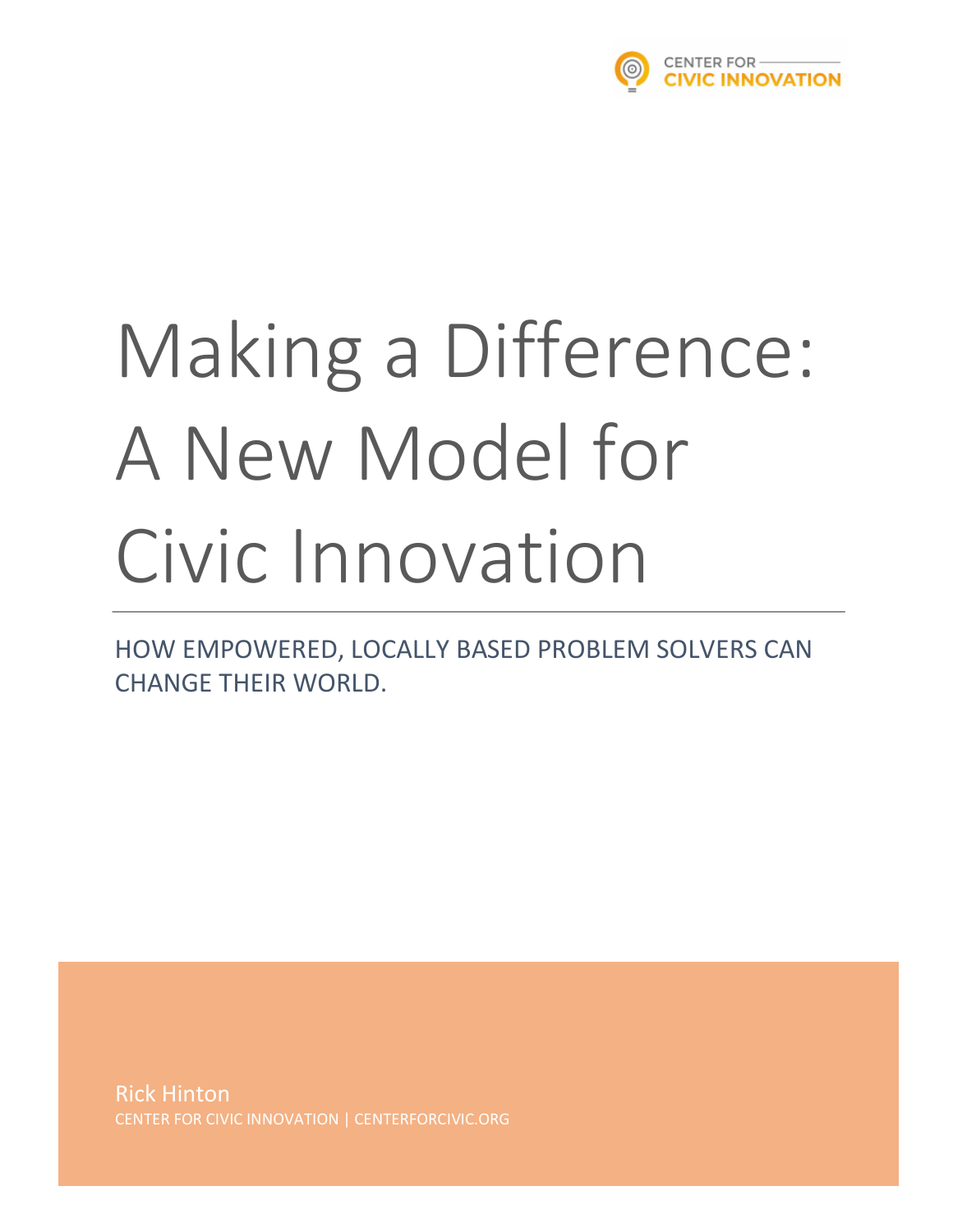

#### **Contents**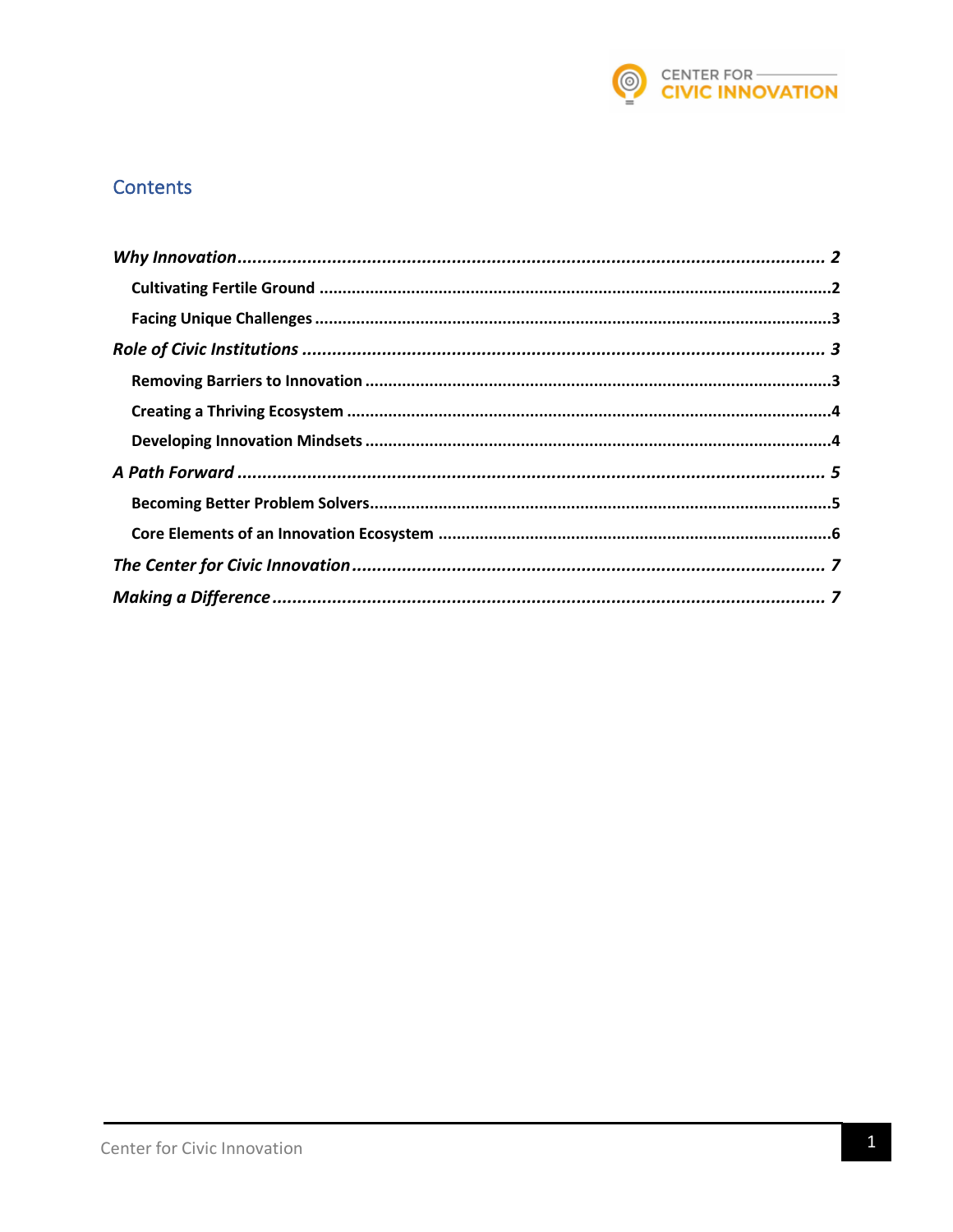

## Why Innovation

We live in a remarkable time, where significant breakthroughs, particularly in medical science, are becoming commonplace. In 2020, we witnessed something that had never been done. Vaccines can take years, if not decades, to become commercially available. Still, we developed, tested, and delivered millions of vaccine doses for a novel virus in less than a year. Over the last few decades, we have seen pockets of innovation worldwide that helped reduce poverty and disease and enabled living standards to rise. We have also seen amazing innovations in technology with the proliferation of smartphones, artificial intelligence, and robotics during this time.

We've seen innovation work. We understand it is essential as it gives us a better chance to figure out what works, increasing the likelihood that our efforts and investments will deliver greater impact. But innovation can be elusive and not easily replicable, particularly in the civic arena.

We still struggle with poverty, affordable healthcare, housing, education, and climate change in our communities, making little progress in many areas. We need to explore whether there is a new model for innovation specifically designed for the civic space and focused on the people and issues in our local communities.

We envision a new model for civic innovation that combines innovation within local government with an active social entrepreneurial environment that together creates a thriving ecosystem capable of sustaining meaningful change. At the Center for Civic Innovation, we've dedicated ourselves to figuring out this new model that will deliver long-term, measurable impact in our community.

## **Cultivating Fertile Ground**

Author Walter Issacson talks about how "innovation occurs when ripe seeds fall on fertile ground.<sup>i</sup>" But, historically, fertile ground has not been evenly distributed. In the past five years, almost half (40%) of venture capital investment has gone to firms in one region in the U.S., Silicon Valley.<sup>ii</sup> Other regions are gaining ground, but clearly, the Bay Area and other tech hubs (Seattle, New York, Boston) have created the conditions for innovation to flourish.<sup>iii</sup>

The fundamental challenge we face in the civic space is replicating that level of innovation, aware that there are different incentives and constraints in the public sector. We need to understand the conditions under which innovation flourishes and look for universal principles to apply to the unique and varied conditions we find in our local communities.

We believe the first step is to focus locally, which gives us the best chance to understand how our "fertile soil" might be different from others. Next, we need to find and cultivate the "ripe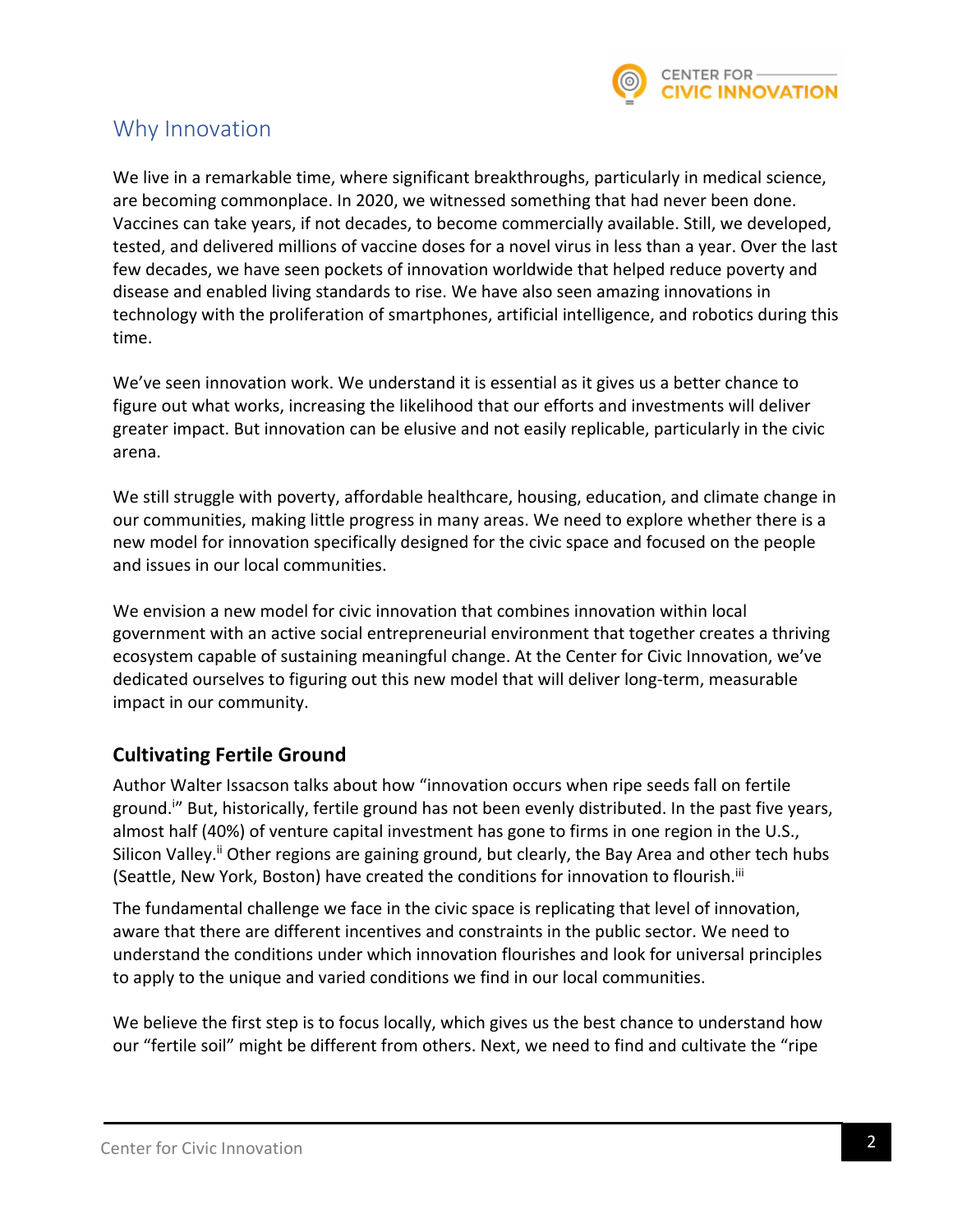

seeds" in the form of effective problem solvers with viable ideas that will have a meaningful impact.

#### **Facing Unique Challenges**

Local governments are on the front line of the battle to solve some of our biggest challenges. And, for many reasons, they struggle with effectively dealing with issues like affordable housing, better educational outcomes, reliable/adequate public transportation, access to quality healthcare, improved public safety, eliminating poverty, and addressing climate change.

They are resource-constrained, faced with tackling these complex issues on their own, struggling to maintain services for a growing and diverse population. Yet, throughout our history, we've seen remarkable innovations in science, medicine, and information technology that involved some level of public/private sector collaborations that have been catalysts for profound change.

We believe that civic innovation can have a similar impact by deliberately connecting people from public and private organizations to share ideas and experiences to determine what works and what doesn't. This collision of ideas and perspectives has been the hallmark of innovation in a variety of contexts and is a key element of creating the "fertile ground" that will produce measurable progress.<sup>iv</sup> With this civic innovation model, the emphasis is more bottom-up than top-down. It's more focused on fostering individual relationships (the "ripe seeds") across stakeholder groups, than the traditional public/private partnerships of the past. It's less centrally controlled and directed, more spontaneous and organic, designed to build trust through long-term, personal engagement. Trust is the essential ingredient for increasing acceptance of new ideas and obtaining buy-in and commitment across groups.

# Role of Civic Institutions

#### **Removing Barriers to Innovation**

Innovation in the civic space is particularly challenging as our most intractable problems involve large numbers of people and cut across organizations, geographic boundaries, demographics, and areas of expertise. No organization exclusively "owns" a problem, nor do they have the resources necessary to solve the problems on their own. Moreover, problems are complex, and people can be deeply divided on the best path forward, making it more challenging to experiment and test new ideas.

Dedicated social entrepreneurs with great ideas often run headlong into this morass of complexity that can impede progress, derail their efforts, and demoralize the team. Locally based institutions dedicated to civic innovation can help "de-complexify" the environment by pre-establishing stakeholder relationships through active coalition-building and nurturing a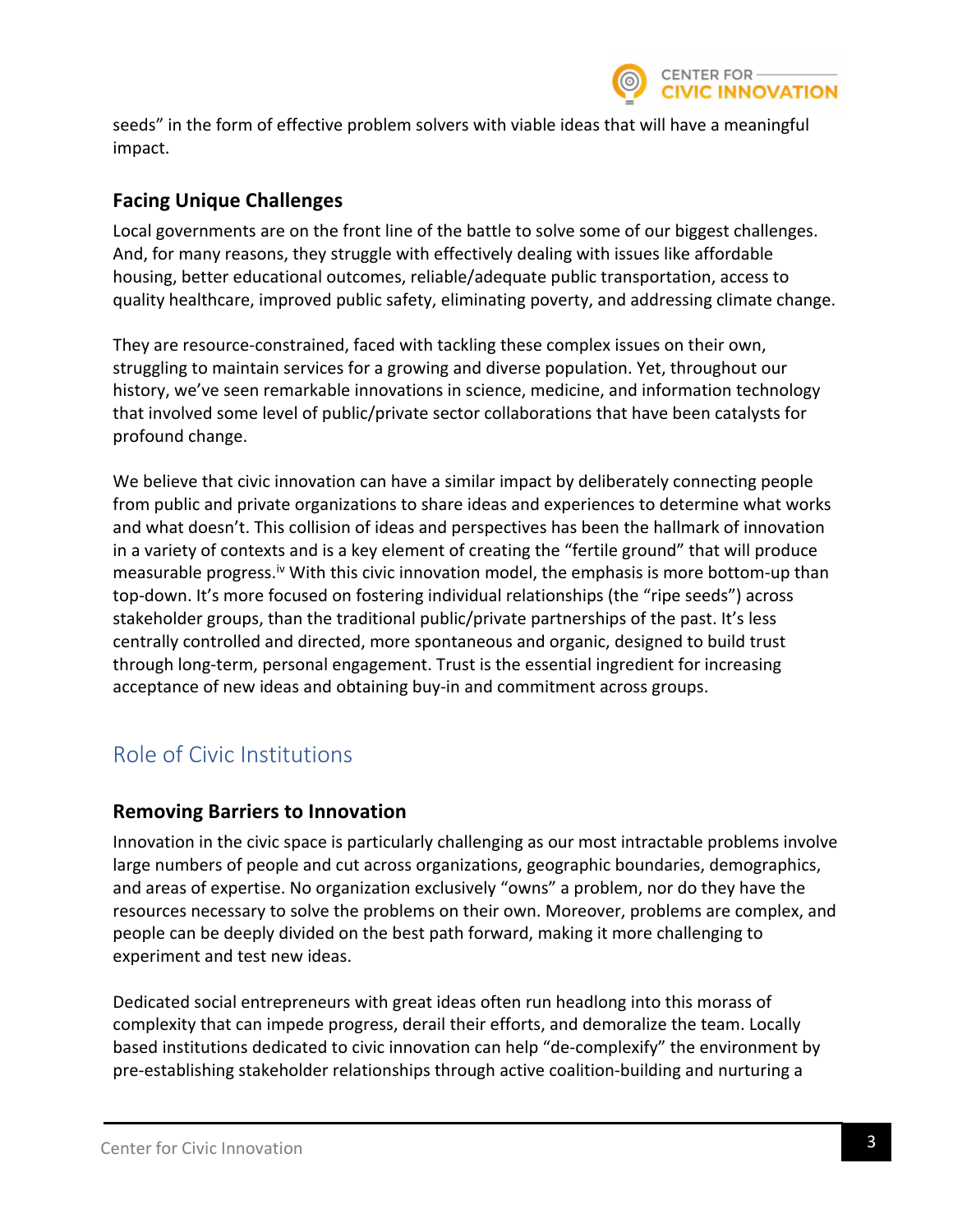

culture of innovation and collaboration that helps remove barriers and creates clear "onramps" for new solutions. It's important to note that we include "intrapreneurs," those working within established organizations, in this model, supporting the idea that solutions can emerge from inside or outside existing organizations, whether public sector, private, or non-profit.

## **Creating a Thriving Ecosystem**

Startup incubators and impact investors have played an important role in funding social entrepreneurs dedicated to making a difference. To build on these efforts, we need to create locally based civic institutions dedicated to understanding how innovation works, and actively engaging local stakeholders in building a thriving innovation ecosystem.

Simply put, innovation is creative problem-solving, and we need to create the conditions for civic-minded problem solvers to thrive. The proper conditions include creating a culture that rewards risk-taking, seeks multiple perspectives, challenges conventional wisdom, and takes a long-term view resulting in sustained effort and investment over time. Additionally, having a physical space to meet and interact is essential to building trusting relationships and constructive dialog.

## **Developing Innovation Mindsets**

Innovation is more than a set of activities or processes but also includes mindsets that drive specific behaviors. Solving complex challenges requires seeing problems clearly, acting collaboratively, and scaling effectively. These are the characteristics of someone with a problem-solving mindset. Effective problem solvers demonstrate a way of thinking and acting that sees opportunities and constraints with equal clarity, absent self-delusional optimism, or self-defeating pessimism. They balance these extremes, but they don't do it alone. Instead, they have collaborators that challenge and encourage, operating in an environment that promotes risk-taking and experimentation, where being wrong is synonymous with learning, not an invitation for ridicule.

Seeing problems clearly, or "what is," also means admitting that uncertainty exists, that there are simply things we don't know, for which we don't have very good explanations. Humans struggle to cope with uncertainty; we seek certainty and are not satisfied with ambiguity or unknowns, often seeing doubt as a weakness. Science offers some guidance on how to counteract this tendency. Nobel physicist Richard Feynman noted that "It is imperative in science to doubt; it is absolutely necessary, for progress in science, to have uncertainty as a fundamental part of your inner nature." He further stated, "To make progress in understanding, we must remain modest and allow that we do not know."

Organizations dedicated to civic innovation can create the fertile ground for exploration, building an environment for problem solvers to thrive, ideas for flourish, and progress to occur. But, like any sustainable ecosystem, innovation needs the right conditions to thrive. We need to commit to understanding these conditions and put in place the methods, tools, and resources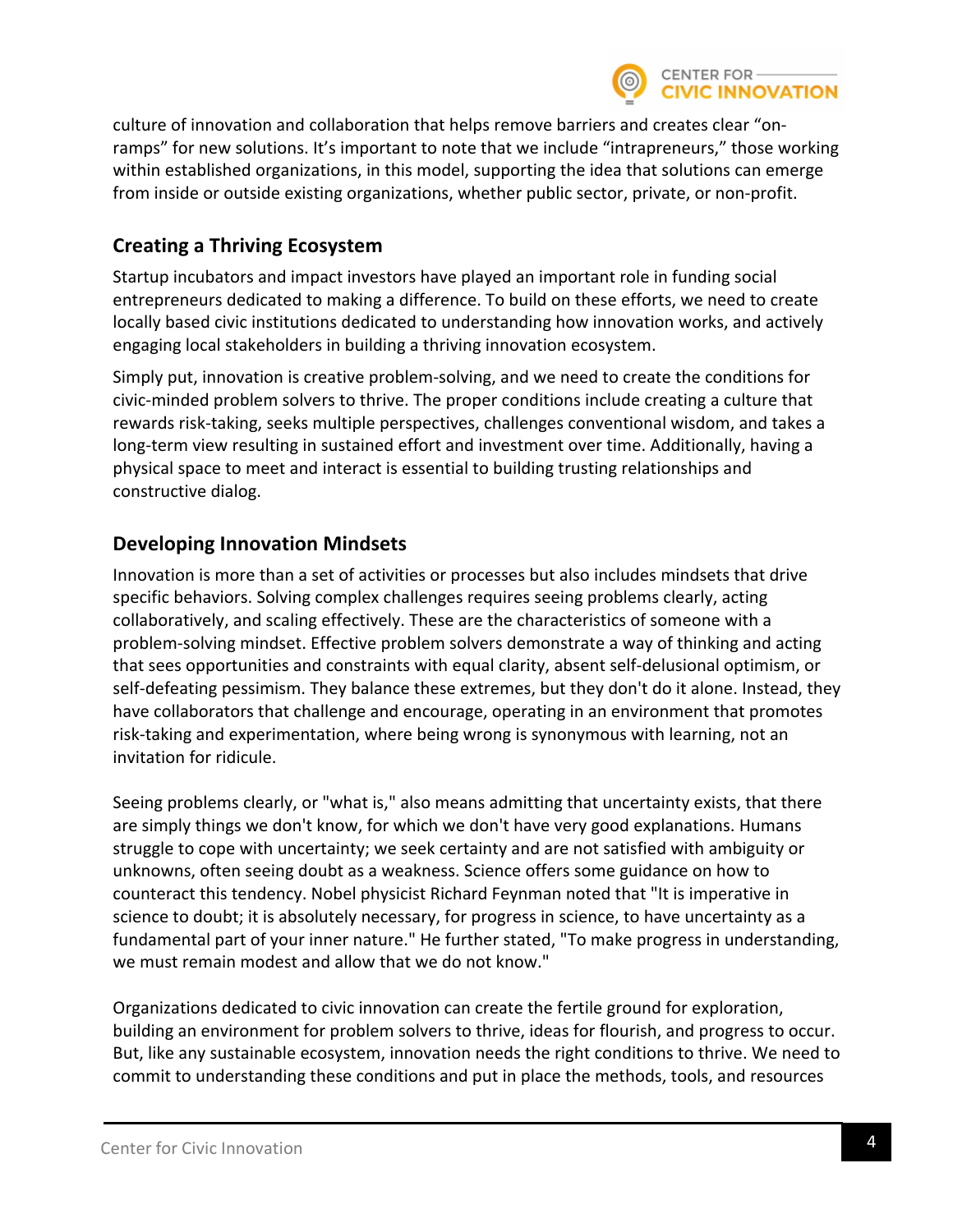

to sustain and grow this ecosystem. A key objective is defining what it means to be a good problem solver; the mindsets and skillsets required.

## A Path Forward

To build a critical mass of effective problem solvers requires dedicated, long-term effort; it is not a part-time thing. Therefore, we need to have organizations focused on creating and sustaining this type of ecosystem, accessible to the entire community, that brings together diverse groups aligned around the idea that they can be effective problem solvers. This is our mission at the Center for Civic Innovation.

#### **Becoming Better Problem Solvers**

In the past, civic innovation has focused on cultivating community volunteers who engage in problem-solving part-time. While we have seen high levels of engagement, our problems are too large and complex to rely solely on this method. Instead, we need to harness the talent and creative energy of the volunteer force and more tightly integrate them with organizations and institutions, including local government and non-profits, that are dedicated full-time to solving our biggest challenges. We also need to draw people from within these institutions to actively engage in this innovation ecosystem to bring a variety of perspectives and experiences.

Aligning various stakeholders with the idea of becoming collaborative problem solvers is no small task. It's hard because people are complicated, problems are complex, and issues can be contentious. Therefore, we must be intentional about committing to a set of principles and practices that help temper the natural human tendencies that can lead to conflict, helping to transform passionate beliefs into creative problem-solving.

In their book, *Humility is the New Smart*, researchers Edward Hess and Katherine Ludwig talk about how our instincts for fight, flight, or freeze can get in the way. They found in the scientific research that two big inhibitors of quality thinking, learning, and emotionally engaging with others are our ego and our fears. We've seen in countless situations where egos can cause people to adopt intractable positions even when presented with new information or fall prey to their fears that lead to mistrust. What's needed is the physical space for people to connect and interact in a low-risk, low-conflict atmosphere and the tools to help develop a shared understanding of problems using a common language and methods.

It's important to note that when we talk about people becoming better problem solvers, it doesn't imply that someone is giving up a part of themselves or rejecting who they are, their identity, or what they've done in the past. On the contrary, for the ecosystem to thrive, it's essential that everyone bring their experience and perspective with the understanding that others will perhaps have a different point of view. A properly functioning innovation ecosystem creates an environment that respects differences while working toward a common objective.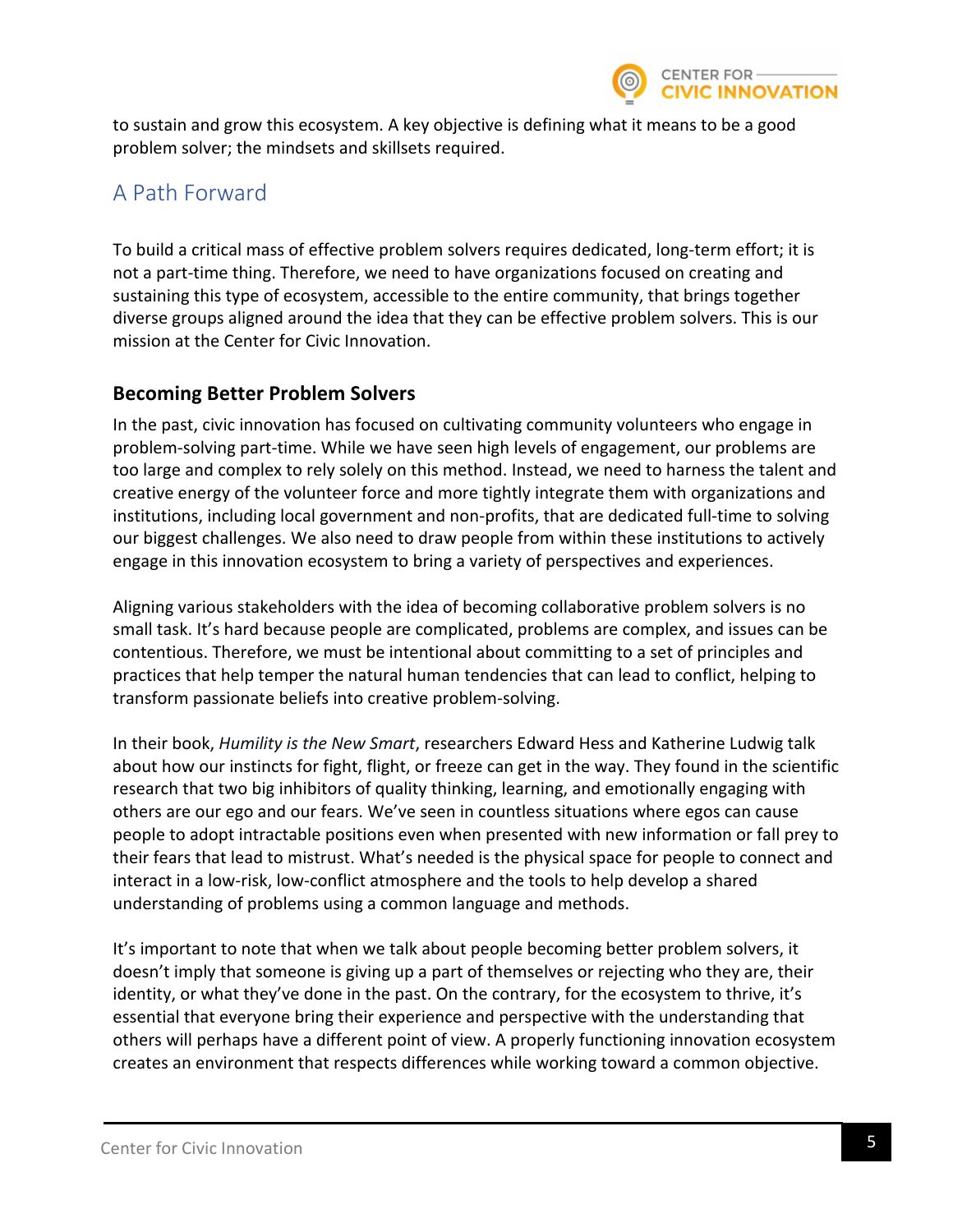

#### **Core Elements of an Innovation Ecosystem**

For change to happen, people need to believe that change is possible. To sustain optimism, we need to create an environment or ecosystem where passionate dedication combines with sound methods that produce tangible outcomes. We believe there are four foundational elements essential to creating a thriving innovation ecosystem, these include:

- 1. **Creating lasting coalitions** We need to align around *common objectives* tied to specific outcomes. Innovation is a collaborative process that works best when multiple perspectives are included. It also works better when all parties assume good faith, or charitable intent, giving others the benefit of the doubt irrespective of past actions or affiliations. Coalition building focuses on establishing relationships across groups, engendering trust long before potentially contentious issues arise. These are the necessary preconditions for lively, passionate, respectful, and productive dialog that will help us find solutions that work.
- 2. **Understanding problems using data** We need to develop a *common understanding* of problems driven by readily available data, not opinions or beliefs. Establishing a clear picture of our problems, intently focusing on "what is" is an essential part of problem solving.<sup>v</sup> Our internal biases can often present a distorted picture of how things are, and we tend to interpret situations as we wish them to be. By committing to using data to understand issues, we can overcome these biases and foster a mindset where people change their minds based on new information—and this is recognized within the community as characteristic of good problem solvers.
- 3. **Applying consistent processes and methods** We need to work using a *common approach* based on proven problem-solving practices. Learning and applying established methods such as design thinking and system thinking will help build the structure necessary for forward progress while allowing for and harnessing the creativity that produces breakthrough ideas. Having consistent problem-solving methods will also help maintain momentum over time as new stakeholders get involved.
- 4. **Cultivating problem-solver mindsets** We need to develop a *common language* for problem-solving that aligns stakeholders and reinforces a culture of innovation. Mindsets help people think clearly and prioritize effectively by aligning their values with decisions and behaviors. For example, being "customer-focused" is a mindset that places the customer's needs foremost in decision making. Another example is "longterm thinking," which allows organizations to make difficult, short-term sacrifices (i.e., funding risky projects) with an eye towards longer-term results. Mindsets, and the habits they produce, provide the mental reinforcement that makes confronting complex problems less daunting.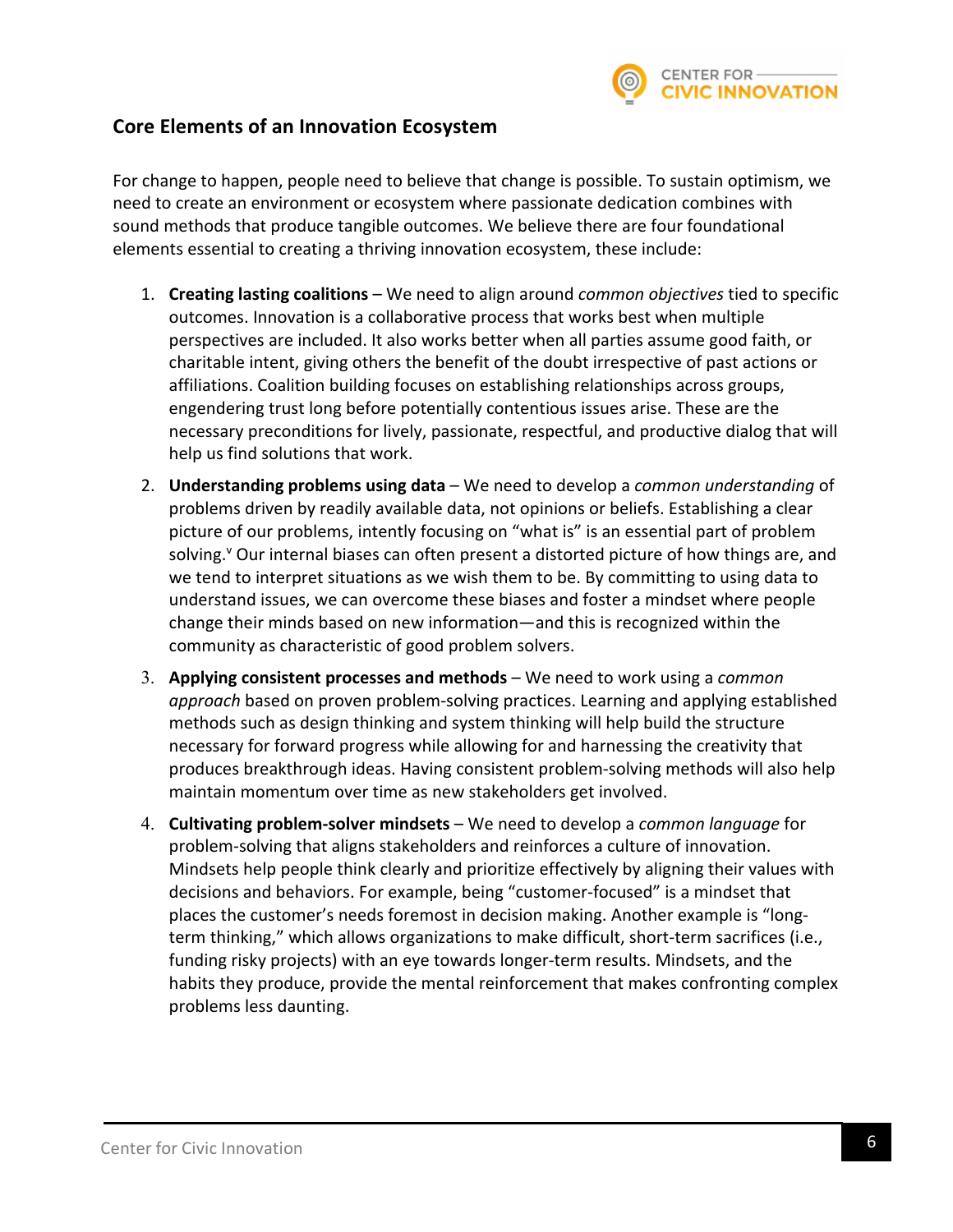

## The Center for Civic Innovation

At the Center for Civic Innovation (CCI), we see our role as both convener and catalyst. We understand that existing organizations -- local government, non-profits, and funders -- have dedicated their lives to serving their fellow citizens. The experience they have gained is an invaluable asset for the community. Additionally, forward-thinking social entrepreneurs and grassroots innovators bring fresh perspectives and new ideas fueled by technology and data that produce solutions that can have a breakthrough impact.

As *conveners,* we bring together various stakeholders to encourage constructive dialog, idea generation, and problem-solving. We do this through fellowship programs that draw individuals from multiple stakeholder groups, using experiential learning methods to teach problemsolving practices. Ongoing educational programs, open to all community members, provide opportunities to learn, connect, and network across groups that in the past were unlikely to be in the same room. Additionally, we are developing coaching and mentoring networks to support ongoing dialog and relationship building.

As *catalysts*, we create an "innovation ecosystem" that turns ideas into measurable impact. This starts with putting the citizen first by clearly understanding their needs. To do this, we provide community outreach services for local government and social entrepreneurs to allow the citizen's voices to be heard. Our research found that gathering citizen feedback was one of the biggest challenges for these groups and one of the essential methods for understanding problems. Next, you need data to inform your understanding of the problem. We are building data repositories across all major issues that will be accessible to all stakeholders, supported by data literacy education and consulting. Finally, CCI is exploring alternative funding arrangements that would encourage public/private partnerships and take advantage of advances in Fintech and cryptocurrency that can accelerate impact.

## Making a Difference

Civic Innovation means delivering a significant impact -- being able to positively impact large numbers of lives. It means incremental progress towards big successes, making bets on solutions that scale. It means making difficult choices, identifying what works, and focusing intently for years to make success a reality. That's what effective problem solvers do.

We believe civic innovation can deliver extraordinary results by cultivating the "ripe seeds" and creating the "fertile soil" for motivated problems solvers. It's time to get started.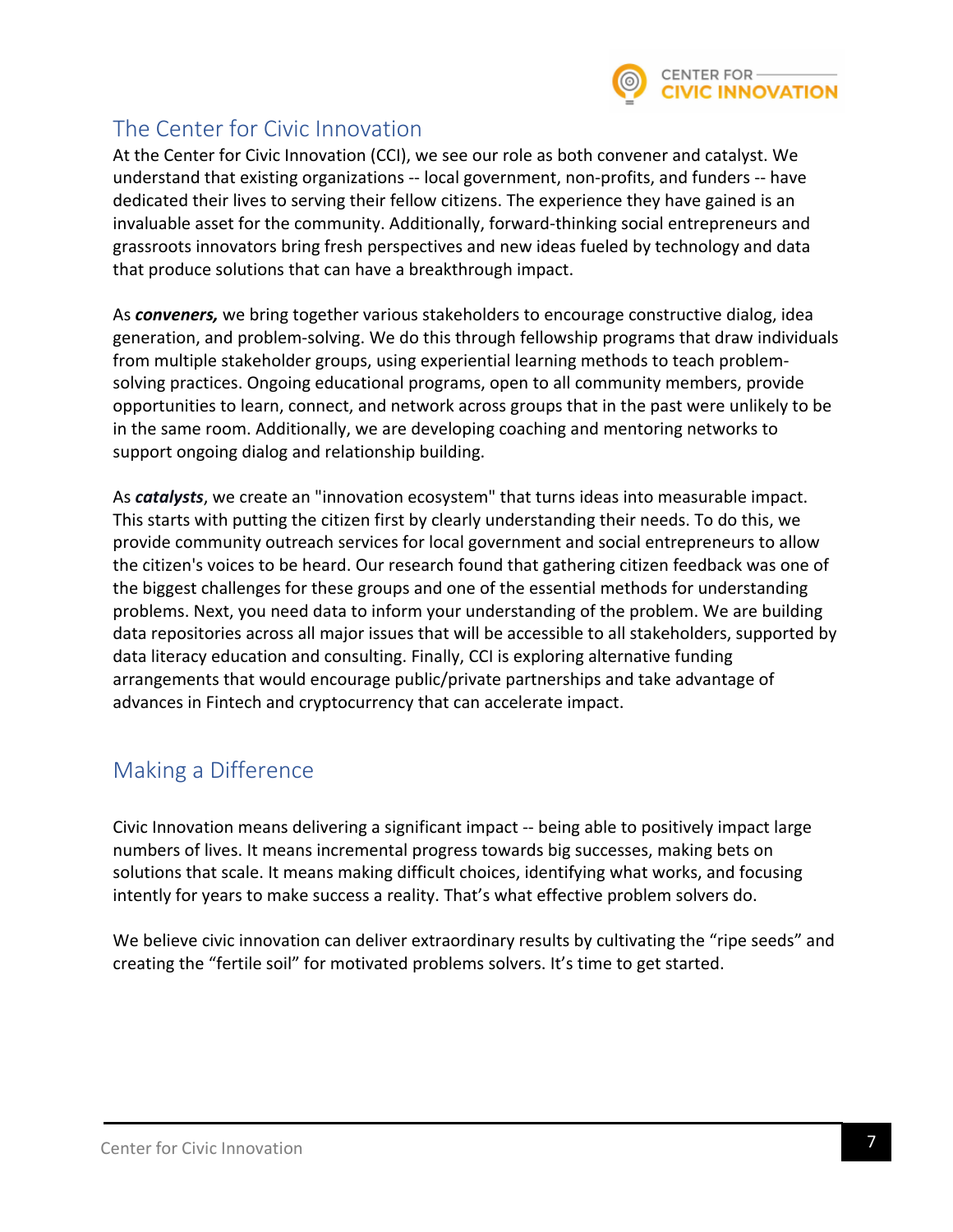

#### **Notes**

<sup>i</sup> The Innovators: How a Group of Hackers, Geniuses, and Geeks Created the Digital Revolution, 2014. Walter Isaacson.

ii https://www.wired.com/story/silicon-valley-dead-not-according-to-venture-capital/

iii https://www.wsj.com/articles/innovation-moves-to-middle-america-11626199747?mod=opinion\_lead\_pos5

iv https://hbr.org/2016/03/innovation-springs-from-the-unexpected-meeting-of-minds

<sup>v</sup> *Design Thinking for the Greater Good*, Jeanne Liedtka, Randy Salzman, Daisy Azer, 2017. Amazon.